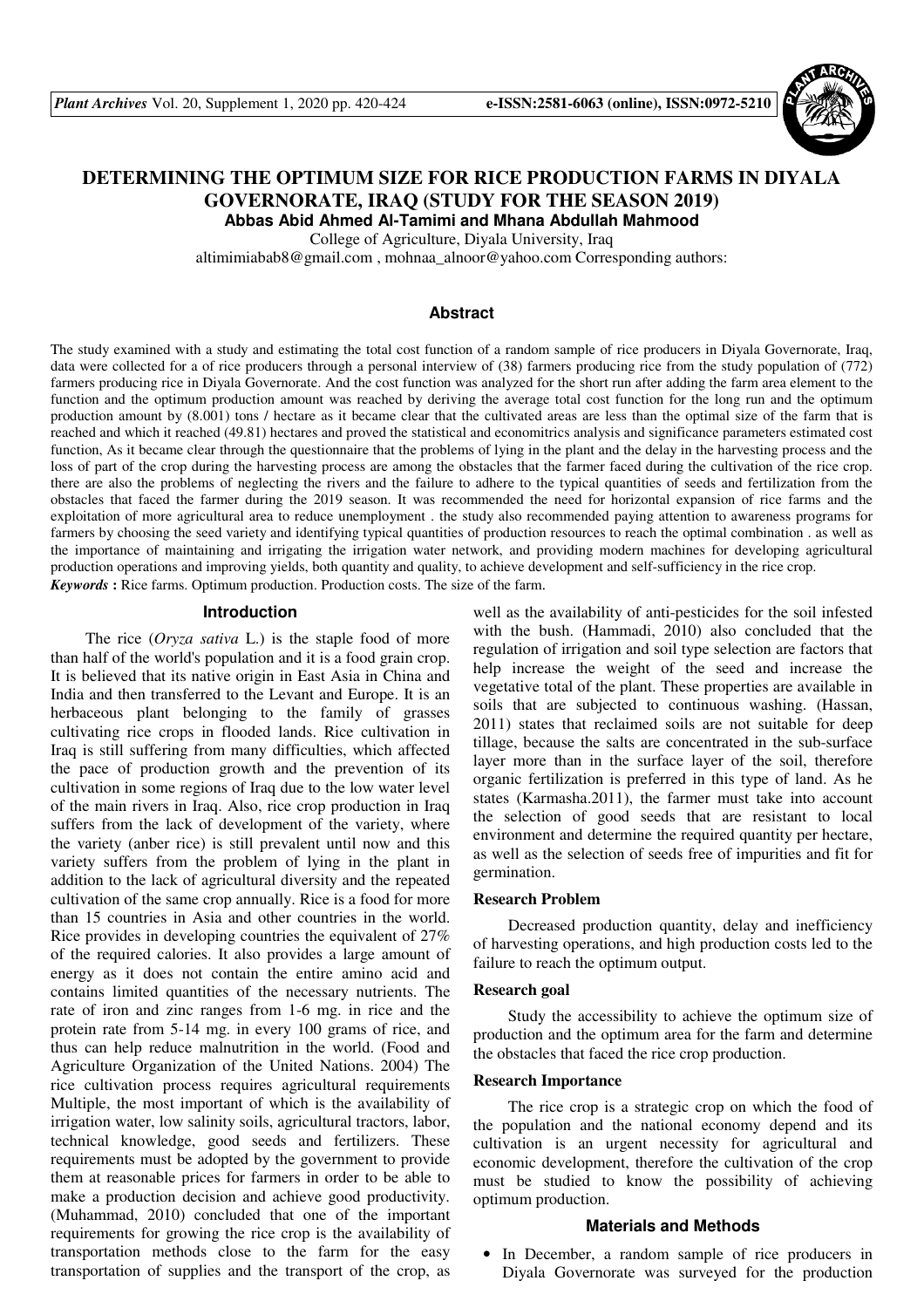season 2019 and obtain data on the total costs of the studied samples, the quantities produced from the crop, the quantities lost during the harvest, as well as the most important constraints faced by the producers.

• The total number of rice producers, the number of farms and the total cultivated areas were obtained from the

**Table 1 :** Characterization of the studied sample farms

Diyala Agricultural Directorate - Planning and Followup Department.

• The forms were emptied into special tables, tabulated and analyzed using Excel and Evieos.

|                           | <b>Table 1:</b> Characterization of the studied sample farms |                      |                            |  |  |  |  |
|---------------------------|--------------------------------------------------------------|----------------------|----------------------------|--|--|--|--|
|                           | The characteristics of studied farm                          |                      |                            |  |  |  |  |
| Total: 772 farmer         |                                                              |                      |                            |  |  |  |  |
|                           | Sample: 38 farmer                                            | Total rice producers |                            |  |  |  |  |
|                           | Total: 5150 HEC.                                             |                      |                            |  |  |  |  |
|                           | Sample: 931 HEC.                                             | Total rice areas     |                            |  |  |  |  |
| <b>Farmers properties</b> |                                                              |                      |                            |  |  |  |  |
| Ratio %                   | <b>Years of Experience</b>                                   | <b>Ratio</b> %       | <b>Academic achievment</b> |  |  |  |  |
| %19                       | No Experience                                                | %14                  | Read and writes            |  |  |  |  |
| %54                       | 1-3 Year                                                     | %16                  | Elementary study           |  |  |  |  |
| %27                       | 4-7 Year                                                     | %17                  | Preparatoy study           |  |  |  |  |
|                           |                                                              | % 24                 | Secondary study            |  |  |  |  |
|                           |                                                              | %29                  | University study           |  |  |  |  |

Reference: \* Researcher based on the questionnaire \* Iraqi Ministry of Agriculture. 2019

The highest percentage of farmers producing rice from the university was followed by the proportion of those who completed Secondary study, which means there is an ability to receive awareness agricultural programs and scientific seminars, and there is a possibility to apply the results of scientific research, but the concerned authorities did not provide these requirements, which caused weakness in achieving the optimum farm sizes in terms of area and amount of production. As evidenced by the same schedule, the poor years of experience of farmers producing rice because of the ban on cultivation of this crop for many years, so these farmers need training programs to cultivate and care for rice fields.

#### **Results and Discussion**

The long-run aggregate cost curve is the envelope curve for short-run cost curves (U-shaped) showing the minimum production cost per unit of a particular good. (Qitef and Khalil, 2004)

The most common forms of cost functions are the cubic function for ease of analysis and can be adopted after being subjected to statistical and standard tests and passing these tests, which is the following form: (Samurai, 2016)

$$
Tc = b_0 + b_1 Y - b_2 Y^2 + b_3 Y^3 + Ui
$$

Entering a second variable represents area (A). The short-run cost function takes the following form:

 $Tc = b_0 + b_1 Y - b_2 Y^2 + b_3 Y^3 - b_4 A Y + b_5 A^2 + u_i$ 

Excluding the constant term (b0) is the following long-run cost function:

$$
LRTC = b_1 Y - b_2 Y^2 + b_3 Y^3 - b_4 A Y + b_5 A^2 + u i
$$
 ....(1)

Long-run cost function.

Where:

 $A =$ The area of the farm / hectare  $TC = total cost / dollars$  $bi = regression coefficients$  $Q =$  production quantity / ton

Ui = random variable

By writing the equation in its implicit form, as 
$$
TC
$$
 is an implicit function of  $A$ ,  $Q$ 

$$
V = TC - b_1Q + b_2Q^2 - b_3Q^3 + b_4AQ - b_5A^2 - ui = 0
$$
 ....(2)

By taking the partial derivative relative to A and equating it with zero, we obtain

$$
b4Y - 2b5A = 0
$$
 ....(3)

 $A = 1/2$  b4Q \ b5 .... (4) A was obtained as a function of (Q)

By substituting the value of A for the original short-run function (1), we get the cost function for the following longrun:

$$
=b_1Q - b_2Q^2 + b_3Q_3 - b_4^2Q^2/2b_5 + b_5b_4Q^2/4b_5
$$
  
= b<sub>1</sub>Q - b<sub>2</sub>Q<sup>2</sup> + b<sub>3</sub>Q<sup>3</sup> - b<sub>4</sub><sup>2</sup>Q<sup>2</sup>/2b<sub>5</sub> + b<sub>4</sub>Q<sup>2</sup>/4b<sub>5</sub>  
= b<sub>1</sub>Q - b<sub>2</sub>Q<sub>2</sub> + b<sub>3</sub>Q<sup>3</sup> - (1/2)b<sub>4</sub><sup>2</sup>Q<sup>2</sup>/b<sub>5</sub> + (1/4)b<sub>4</sub><sup>2</sup>Q<sub>2</sub>/b<sub>5</sub>  
= b<sub>1</sub>Q - b<sub>2</sub>Q<sup>2</sup> + b<sub>3</sub>Q<sup>3</sup> - (1/4) (b<sub>4</sub><sup>2</sup>/b<sub>5</sub>)

Collects the boundaries of Y**<sup>2</sup>**

$$
= b_1 Y - (b_2 - (1/4 b4^2/b_5) Q^2 + b_3 Q^3
$$

The final formula for the costs function LRTC =  $b_1Q$  –  $b_2 Q^2 + b_3 Q^3$ 

#### **Total production costs:**

The cost function included the following parameters:

 $T =$  total production costs / dollars

 $Q =$  total production / ton

 $A = \text{area }$  / hectare

The total production costs included the cost of renting the land, the cost of purchasing fertilizers and seeds, the cost of tillage and soil service, the cost of sowing, fertilizing, irrigation, guarding, capital interest, harvest costs, and separate additional costs. Production included the amount of rice harvested, plus the estimated amount lost during harvest. And the variable of area included the area of the farm.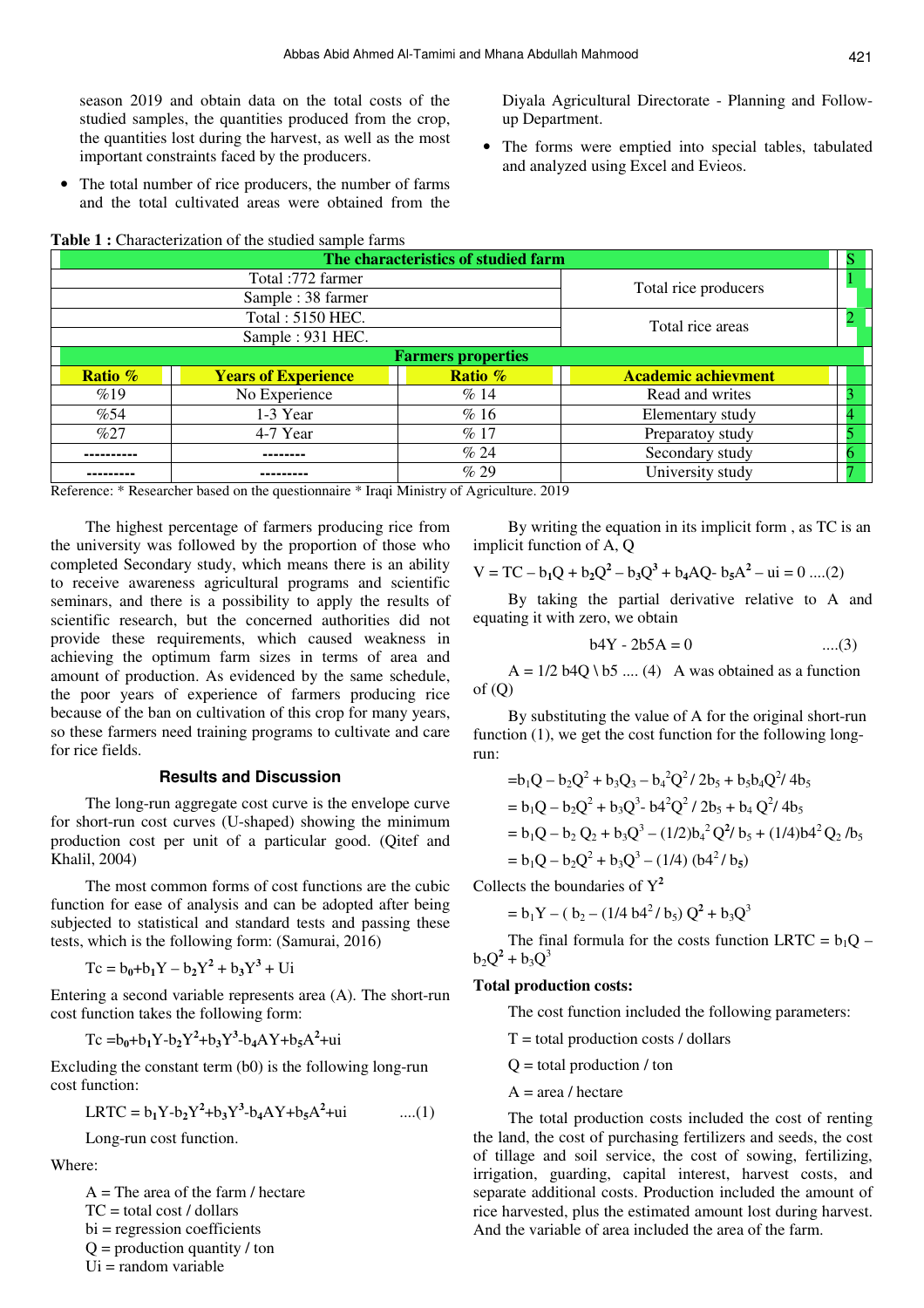### **Cost function estimation and analysis :**

In order to find the optimal size of the farm and the optimum amount of production, the short-run cost function of the rice crop was analyzed and it turned out to be identical with the logic of economic theory, as the function passed statistical and economitrics tests and after the introduction of the area variable the function was as follows:

## **1- The short-run cost function of the rice crop:**

SRTC =  $88.947 + 5.418$  Q -  $0.058$  Q<sup>2</sup> +  $5.102$  Q<sup>3</sup>+  $0.012$  AO + 0.025 A<sup>2</sup>

| <b>Independent variables</b>         | <b>Estimated parameters</b> |  |
|--------------------------------------|-----------------------------|--|
|                                      | 5.41835441                  |  |
| $(t^*)$                              | (5.525)                     |  |
|                                      | 0.05874852                  |  |
| $(t^*)$                              | $(-2.757)$                  |  |
| $\overline{Q}^3$                     | 5.1023112                   |  |
| $(t^{**})$                           | (0.650)                     |  |
| AQ                                   | 0.012920                    |  |
| $(t^*)$                              | (1.954)                     |  |
| $A^2$                                | 0.02503225                  |  |
| $(t^*)$                              | (5.561)                     |  |
| Coefficient of determination $(R^2)$ | 0.982                       |  |
| Adjusted $R^2$                       | 0.979                       |  |
| test D.W*                            | 1.815                       |  |
| test F*                              | 331.92                      |  |

**Table 2** : Estimated short-run cost function of rice

\* Significant at 0.05 \*\* significant at 0.25

## **2-Writing the function in its implicit form**

V=TC -88.947 - 5.418 Q +0.0587 Q<sup>2</sup> - 5.102 Q<sup>3</sup> - 0.012  $AQ - 0.025 A^2 = 0$ 

Taking the first partial derivative relative to A, we get :

$$
\partial V \partial A = -94.365Q + 0.0587 Q^{2} - 5.102 Q^{3} - 0.012
$$
  
\nAQ - 0.025 A<sup>2</sup> =0  
\n= -94.3063Q - 5.114AQ<sup>2</sup> - 0.025 A<sup>2</sup> =0  
\n= -94.3063Q - 5.139 Q<sup>2</sup> A  
\n= -99.445 QA  
\nA= 99.445 Q  
\n....(5)

By substituting equation (5) with the equivalent of the original function, we obtain the long-run total cost equation as follows:

LRTC =  $88.947 + 5.418$  Q -  $0.058$  Q<sup>2</sup> +  $5.102$  Q<sup>3</sup> +  $0.012$  AO + 0.025 A<sup>2</sup>  $=88.947 + 5.418$  Q - 0.058 Q<sup>2</sup> + 5.102 Q<sup>3</sup> + 0.012(99.445 Q)Q +(99.445 Q)**<sup>2</sup>**

By adding the (Q2) limits, we obtain the total cost function in the long run for the following rice crop:

LRTC =94.365 Q+ 99.387 Q<sup>2</sup> + 6.295 Q<sup>3</sup>

### **Statistical analysis:**

The analysis explain the significance of the estimated parameters by testing (t) and at the level of significance (0.05 and 0.25) where it was found that the estimated value of (t) is greater than the tabular value, just as the significance of the function as a whole was demonstrated by testing (F) at the significance of 0.05 where Its value reached (331.92), and the Coefficient of determination  $(R^2)$  showed that 98% of the changes that occur in the total production are caused by the production costs and the remaining 2% due to other factors that were not subject to measurement by function.

## **Economitrics analysis:**

The (D.W) test explain the absence of the auto correlation problem between the remaining values as its value (1.815) at the significance level of 0.05 and degrees of freedom  $(K = 5)$  where the base  $(du - 4 < DW < du)$  was achieved, meaning that its value  $(2.3 < 1.8 < 1.7)$  Achieving this rule proves that there is outo correlation problem between the remaining ones (Bakheet and Fathallah. 2006.P88-291), as demonstrated by the test Park test, which included estimating the equation for the error square regression as a dependent variable and the output (Q) independent variable, the absence of a phenomenon Heteroscedasticity, and the function was as follows:

 $Log(ei)^{2} = -0.17700748442 + 0.0103752077186 log(Q)$  t (-0.153344) (0.365067) R**<sup>2</sup>** (0.003688) F (0.133274)

Whereas, the parameters of the estimated function are not significant at the acceptable levels through the calculated (t) test where they were less than their tabular value, indicating the absence of the heterogeneity phenomenon that appears in the data of the cross section. (Bakhit and Fathallah. Previous reference)

### **1. The optimum amount of rice production**

The optimal amount of rice crop production can be determined by deriving the average total cost equation in the long run by dividing by production (Q) and then applying the cost minimization condition. (Samurai 2016. Previous source)

LRATC = LRTC  $\overline{Q}$  =94.365+99.387Q +6.295  $\overline{Q}^2$ 

Average long-run total cost function.

The necessary condition for minimizing costs is as follows:

 $\partial$  LATC/ $\partial$  Y = 193.752Q+6.295 O<sup>2</sup>

 $Q = 2.004$  TON \ DUN =  $(8.001$  TON \ HEC)

The optimum quantity to produce rice that minimizes costs and maximizes profit.

#### **2. Determine the optimal farm size:**

The optimum size of the farm area can be obtained by compensating the value of the optimal production reached in equation (5) as follows:

$$
A = 99.445 \text{ Q} \qquad \qquad \dots (5)
$$

$$
= 99.445(2.004)
$$

 $= 199.27$  DUN  $= 49.81$  HEC

The optimum size of the farm that achieves optimal production.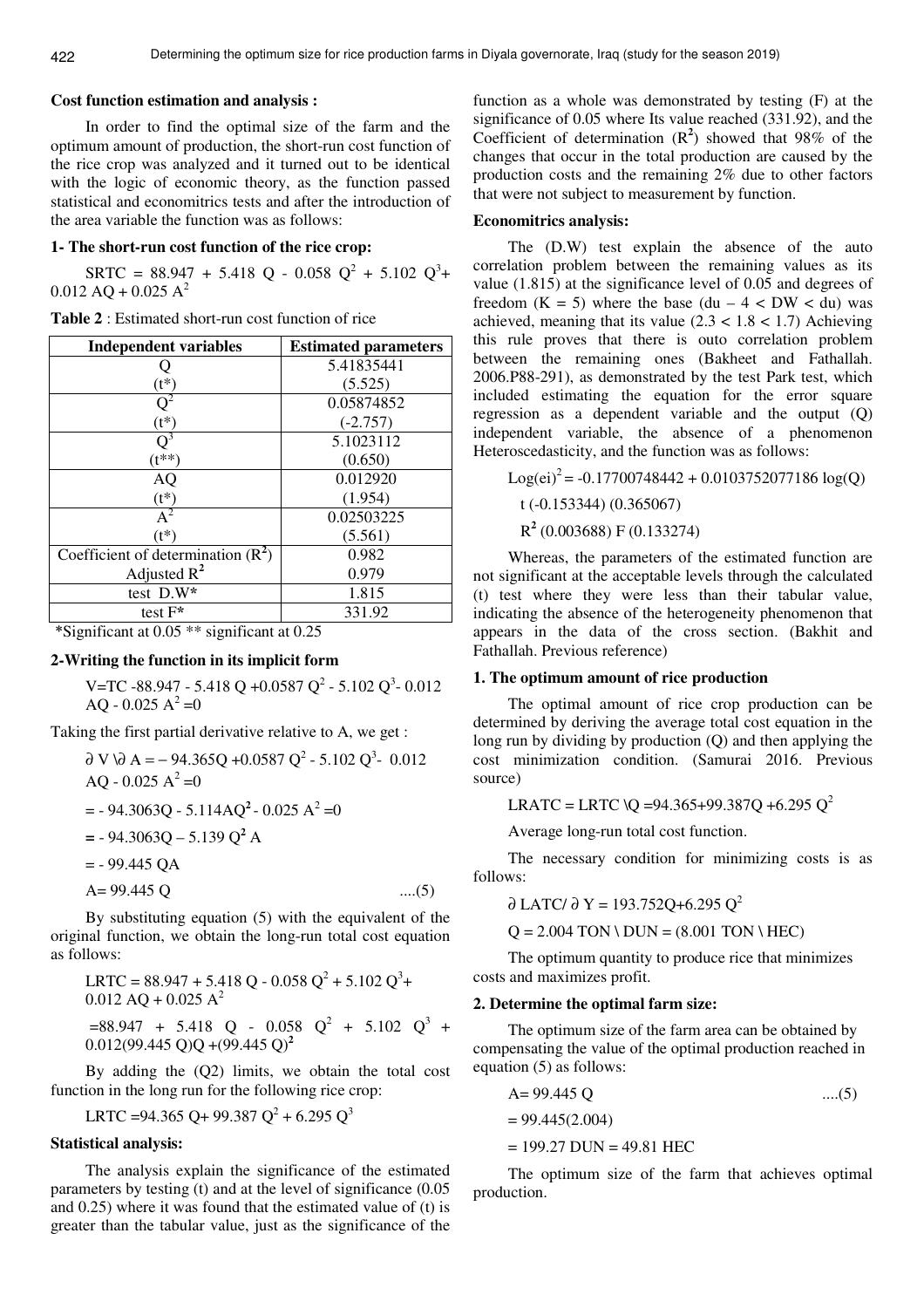| <b>Sample ratio</b><br><b>Details</b>  |                                                  | <b>Obstacles</b>                     |  |
|----------------------------------------|--------------------------------------------------|--------------------------------------|--|
| 78%<br>Lying plant                     |                                                  | Environmental obstacles              |  |
| $60\%$                                 | Irrigation water problems                        |                                      |  |
| 32%                                    | Harvest delayed                                  |                                      |  |
| $72\%$                                 | Crop loss during harvest                         | Obstacles to production requirements |  |
| Neglecting of irrigation rivers<br>90% |                                                  |                                      |  |
| 23%                                    | Noticed with agricultural capital                | Obstacles of farm management         |  |
| 60%                                    | Neglecting the typical quantities for sowing and |                                      |  |
|                                        | fertilization                                    | Obstacles to inexperience            |  |
| 41%<br>Use poor seed                   |                                                  |                                      |  |

|  | The most important obstacles facing the rice crop production: |  |  |  |
|--|---------------------------------------------------------------|--|--|--|
|--|---------------------------------------------------------------|--|--|--|

**Table 3 :** Obstacles facing farmers producing rice / season 2019

Source: The researcher, depending on the questionnaire

Table (3) shows a group of obstacles facing farmers and cause crop losses due to poor farm management of productive resources and the state's lack of interest in agricultural development projects where there was a loss of crops and neglect of irrigation rivers, as well as neglect some areas within the farmland without cultivation. Where (Buttner and other, 2015) mention that all the area of the farm should be cultivated as long as there is irrigation water available and reach the land and pay its wages, as well as the farmer should not reduce the risks that can be exposed during the production cycle such as financial or agricultural risks or the risks of non-regulation or lack of profitability Which directly affects the economic ability of the farmer. While there are obstacles that can be overcome by following agricultural programs or courses conducted by the agricultural extension centers, such as knowing the optimum quantities of sowing, fertilizing, combating, and these are among the most important obstacles facing farmers. Where it was concluded (Al-Ziyadi and Shati, 2010) through a research experiment to test the seed quantities in resisting the growth of the bush and it became clear that the higher seed quantity outperformed the other rates in the growth of the bush with rice plant. The risk of agricultural capital and adherence to appropriate harvest dates and knowledge of good seed varieties.

### **Conclusions**

- The optimum quantity of rice crop reached in the research amounted to (8,001 tons / hectare) greater than the current production amount and the reasons may be attributed to the lack of knowledge of mixing production inputs and achieving the optimal combination.
- The optimum size of the farm reached (49.81 hectares) and this size was not exploited by a large part of the farmers of the sample studied by research as farmers did not achieve (the research sample) the optimum size may be due to the rule of risk and uncertainty.
- The most obstacles that were reached by the research are the problem of neglecting the maintenance of irrigation and drainage rivers that caused high soil salinization and the problem of losing part of the crop during the harvest due to the inefficiency of the harvesting machine and the problem of plant lying and the lack of awareness programs of fertilizing and watering the crop.

• The poor quality of the used seed variety (amber and Yasimin cultivar). These varieties suffer from lying down and have not been subjected to any hybridization or development to become resistant to conditions.

### **Recommendations**

- The necessity of horizontal expansion of rice farms and the optimization of available resources, especially agricultural land, irrigation water and labor.
- The necessity of providing training and awareness programs for farmers producing rice that help in setting the quantities of seeds and fertilizing and organizing the irrigation process. It also helps the farmer to choose a good seed class that leads to achieving optimum productivity for the same unit area.
- Maintenance of irrigation and drainage drives to reduce soil salinity and for the state to provide modern agricultural machinery that helps reduce crop losses and improve production quantity and quality in order to achieve economic efficiency.

## **References**

- Al-Samurai, H.T.Z. (2016). Agricultural production Economics Lectures. Ministry of Higher Education and Scientific Research - College of Agriculture. Tikrit University. P. 77. The Republic of Iraq.
- Al-Ziyadi, S.H.A.R. and Shati, R.K. (2010). The effect of seed and bush pesticide rates on the growth of bush accompanying rice. Iraqi Agricultural Science Journal. 41(4): 31-46.
- Bakheet, H.A. and Fathallah, S. (2006). Econometrics. Al-Yazouri Printing Press- Jordan, 88-291. Jordan.
- Buttner, P.; Stewart, D. and Klonsky, K. (2015). Sample costs to production rice .Department of Agricultural and Resource Economics, UC Davis. University of California. U.S.A. P.7 .
- Diyala Agriculture Directorate Planning and Follow-up Section - Electronic Computer Outputs. 2019. Iraqi Ministry of Agriculture - Republic of Iraq.
- Food and Agriculture Organization of the United Nations (2004). International Year of Rice - Concept Document, p. 10.